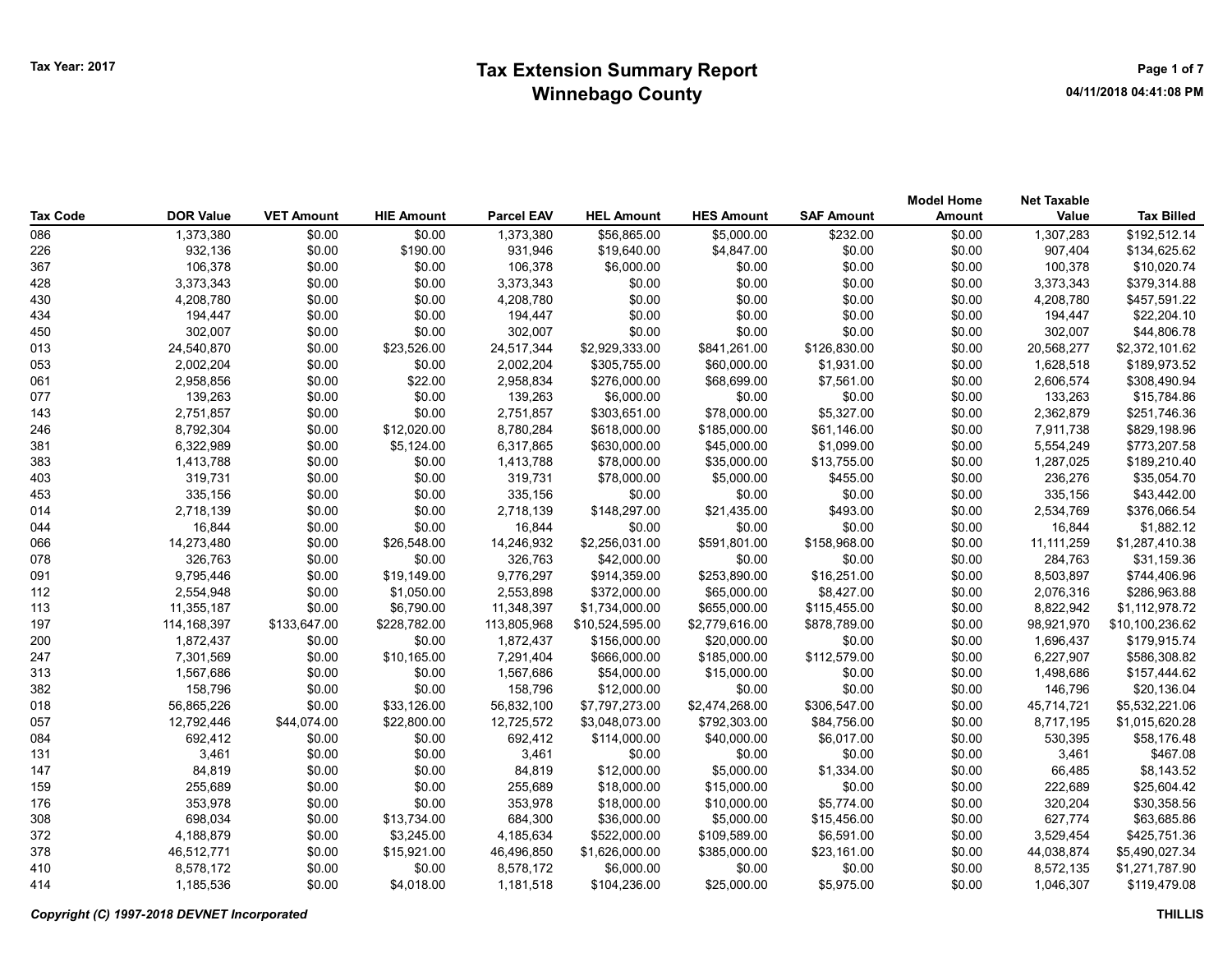## Tax Year: 2017 **Extension Summary Report Number 2017** Page 2 of 7 Winnebago County

| <b>Tax Code</b> | <b>DOR Value</b> | <b>VET Amount</b> | <b>HIE Amount</b> | <b>Parcel EAV</b> | <b>HEL Amount</b> | <b>HES Amount</b> | <b>SAF Amount</b> | <b>Model Home</b><br>Amount | <b>Net Taxable</b><br>Value | <b>Tax Billed</b> |
|-----------------|------------------|-------------------|-------------------|-------------------|-------------------|-------------------|-------------------|-----------------------------|-----------------------------|-------------------|
| 007             | 3,951,398        | \$0.00            | \$0.00            | 3,951,398         | \$282,000.00      | \$75,000.00       | \$9,378.00        | \$0.00                      | 3,580,105                   | \$414,838.04      |
| 026             | 30,789,877       | \$0.00            | \$8,426.00        | 30,781,451        | \$3,450,887.00    | \$606,397.00      | \$50,589.00       | \$0.00                      | 26,493,243                  | \$2,979,037.22    |
| 069             | 7,377,048        | \$0.00            | \$17,189.00       | 7,359,859         | \$781,090.00      | \$165,000.00      | \$26,520.00       | \$0.00                      | 6,281,286                   | \$683,856.98      |
| 076             | 1,086,043        | \$0.00            | \$0.00            | 1,086,043         | \$48,000.00       | \$15,000.00       | \$0.00            | \$0.00                      | 1,023,043                   | \$122,515.38      |
| 178             | 19,203           | \$0.00            | \$0.00            | 19,203            | \$0.00            | \$0.00            | \$0.00            | \$0.00                      | 19,203                      | \$1,753.56        |
| 190             | 42,663,914       | \$20,095.00       | \$43,499.00       | 42,600,320        | \$5,253,793.00    | \$1,131,321.00    | \$338,144.00      | \$0.00                      | 35,636,803                  | \$3,645,916.90    |
| 206             | 21,832,182       | \$0.00            | \$28,910.00       | 21,803,272        | \$2,482,307.00    | \$145,671.00      | \$38,468.00       | \$0.00                      | 19,075,533                  | \$2,082,153.56    |
| 228             | 1,630,765        | \$0.00            | \$1,023.00        | 1,629,742         | \$66,000.00       | \$10,000.00       | \$0.00            | \$0.00                      | 1,528,820                   | \$167,968.84      |
| 266             | 6,664,440        | \$0.00            | \$33,350.00       | 6,631,090         | \$561,000.00      | \$101,288.00      | \$22,260.00       | \$0.00                      | 5,932,632                   | \$623,324.74      |
| 311             | 3,956,684        | \$0.00            | \$6,640.00        | 3,950,044         | \$270,000.00      | \$95,000.00       | \$11,811.00       | \$0.00                      | 3,573,157                   | \$371,669.66      |
| 324             | 1,935,716        | \$0.00            | \$0.00            | 1,935,716         | \$204,000.00      | \$45,000.00       | \$23,675.00       | \$0.00                      | 1,613,469                   | \$159,083.48      |
| 439             | 448,980          | \$0.00            | \$0.00            | 448,980           | \$0.00            | \$0.00            | \$0.00            | \$0.00                      | 448,980                     | \$49,239.84       |
| 442             | 10,818,485       | \$0.00            | \$0.00            | 10,818,485        | \$0.00            | \$0.00            | \$0.00            | \$0.00                      | 10,818,485                  | \$1,275,640.04    |
| 008             | 47,846,245       | \$0.00            | \$11,370.00       | 47,834,875        | \$2,976,000.00    | \$468,767.00      | \$93,882.00       | \$0.00                      | 44,223,184                  | \$5,031,629.46    |
| 060             | 1,459,244        | \$0.00            | \$0.00            | 1,459,244         | \$36,000.00       | \$7,196.00        | \$294.00          | \$0.00                      | 1,413,656                   | \$162,435.00      |
| 099             | 6,677,869        | \$0.00            | \$2,361.00        | 6,675,508         | \$1,283,329.00    | \$410,000.00      | \$67,252.00       | \$0.00                      | 4,857,065                   | \$556,689.08      |
| 125             | 114,743          | \$0.00            | \$0.00            | 114,743           | \$0.00            | \$0.00            | \$0.00            | \$0.00                      | 114,743                     | \$14,247.20       |
| 136             | 29,593,173       | \$0.00            | \$10,323.00       | 29,582,850        | \$2,556,000.00    | \$695,000.00      | \$174,811.00      | \$0.00                      | 25,935,524                  | \$2,615,522.40    |
| 148             | 880              | \$0.00            | \$0.00            | 880               | \$0.00            | \$0.00            | \$0.00            | \$0.00                      | 880                         | \$91.92           |
| 154             | 111,743          | \$0.00            | \$0.00            | 111,743           | \$6,000.00        | \$0.00            | \$0.00            | \$0.00                      | 105,743                     | \$15,504.68       |
| 312             | 1,466,714        | \$0.00            | \$0.00            | 1,466,714         | \$48,000.00       | \$15,000.00       | \$602.00          | \$0.00                      | 1,403,112                   | \$142,033.06      |
| 348             | 192,580          | \$0.00            | \$0.00            | 192,580           | \$0.00            | \$0.00            | \$0.00            | \$0.00                      | 192,580                     | \$19,820.26       |
| 420             | 4,732,421        | \$0.00            | \$0.00            | 4,732,421         | \$0.00            | \$0.00            | \$0.00            | \$0.00                      | 4,732,421                   | \$483,237.04      |
| 431             | 3,962            | \$0.00            | \$0.00            | 3,962             | \$0.00            | \$0.00            | \$0.00            | \$0.00                      | 3,962                       | \$430.78          |
| 035             | 1,033,530        | \$0.00            | \$0.00            | 1,033,530         | \$174,000.00      | \$73,014.00       | \$3,512.00        | \$0.00                      | 750,213                     | \$87,929.60       |
| 045             | 370,644          | \$0.00            | \$0.00            | 370,644           | \$48,000.00       | \$10,000.00       | \$3,112.00        | \$0.00                      | 307,532                     | \$31,083.50       |
| 090             | 4,181            | \$0.00            | \$0.00            | 4,181             | \$0.00            | \$0.00            | \$0.00            | \$0.00                      | 4,181                       | \$435.86          |
| 141             | 784,196          | \$0.00            | \$0.00            | 784,196           | \$0.00            | \$0.00            | \$0.00            | \$0.00                      | 784,075                     | \$87,934.88       |
| 146             | 18,779,477       | \$0.00            | \$666.00          | 18,778,811        | \$924,000.00      | \$121,260.00      | \$58,352.00       | \$0.00                      | 17,583,325                  | \$2,602,546.72    |
| 184             | 1,067,808        | \$0.00            | \$3,177.00        | 1,064,631         | \$24,000.00       | \$10,000.00       | \$7,545.00        | \$0.00                      | 1,023,086                   | \$112,289.86      |
| 260             | 15,326,658       | \$0.00            | \$45,005.00       | 15,281,653        | \$1,056,000.00    | \$275,000.00      | \$225,534.00      | \$0.00                      | 13,556,980                  | \$1,320,546.60    |
| 284             | 37,454           | \$0.00            | \$0.00            | 37,454            | \$6,000.00        | \$0.00            | \$0.00            | \$0.00                      | 31,453                      | \$3,349.98        |
| 310             | 7,395,936        | \$0.00            | \$0.00            | 7,395,936         | \$372,000.00      | \$118,644.00      | \$43,652.00       | \$0.00                      | 6,856,194                   | \$695,932.08      |
| 413             | 669,116          | \$0.00            | \$0.00            | 669,116           | \$18,000.00       | \$5,000.00        | \$867.00          | \$0.00                      | 645,249                     | \$72,365.36       |
| 448             | 121,502          | \$0.00            | \$0.00            | 121,502           | \$0.00            | \$0.00            | \$0.00            | \$0.00                      | 121,502                     | \$13,824.26       |
| 460             | 110,756          | \$0.00            | \$0.00            | 110,756           | \$0.00            | \$0.00            | \$0.00            | \$0.00                      | 110,756                     | \$16,432.10       |
| 005             | 11,722,031       | \$0.00            | \$18,468.00       | 11,703,563        | \$1,120,241.00    | \$411,287.00      | \$37,799.00       | \$0.00                      | 9,760,336                   | \$1,161,247.12    |
| 030             | 347,776          | \$0.00            | \$0.00            | 347,776           | \$6,000.00        | \$0.00            | \$0.00            | \$0.00                      | 341,776                     | \$37,853.42       |
| 049             | 20,513,130       | \$0.00            | \$13,731.00       | 20,499,399        | \$1,242,166.00    | \$193,712.00      | \$6,280.00        | \$0.00                      | 18,874,193                  | \$2,281,098.78    |
| 072             | 45,352           | \$0.00            | \$0.00            | 45,352            | \$6,000.00        | \$0.00            | \$0.00            | \$0.00                      | 39,352                      | \$4,390.86        |
| 092             | 4,675,249        | \$0.00            | \$10.259.00       | 4,664,990         | \$406,744.00      | \$130,000.00      | \$22,634.00       | \$0.00                      | 4.069.204                   | \$420,117.40      |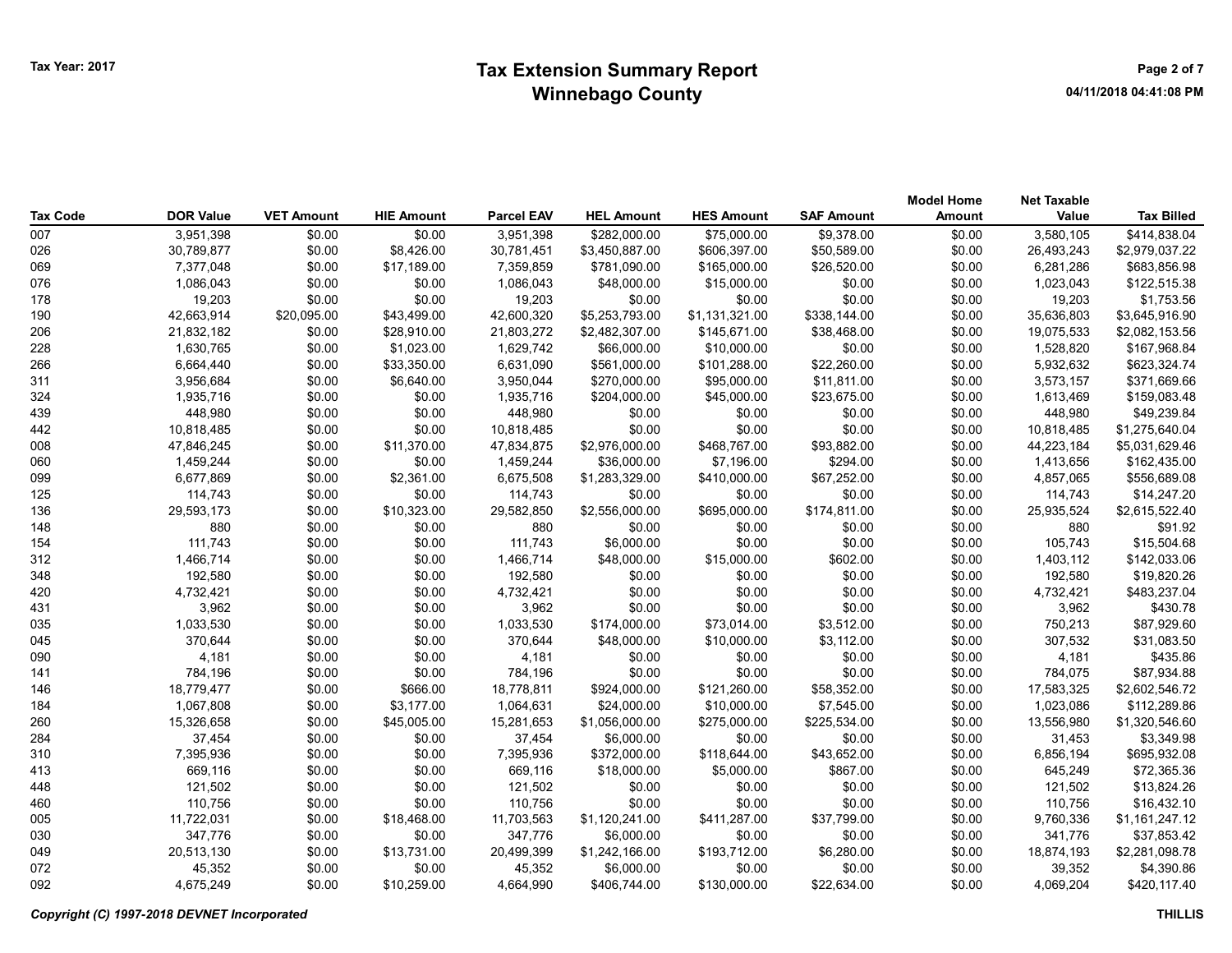|                 |                  |                   |                   |                   |                   |                   |                   | <b>Model Home</b> | <b>Net Taxable</b> |                   |
|-----------------|------------------|-------------------|-------------------|-------------------|-------------------|-------------------|-------------------|-------------------|--------------------|-------------------|
| <b>Tax Code</b> | <b>DOR Value</b> | <b>VET Amount</b> | <b>HIE Amount</b> | <b>Parcel EAV</b> | <b>HEL Amount</b> | <b>HES Amount</b> | <b>SAF Amount</b> | <b>Amount</b>     | Value              | <b>Tax Billed</b> |
| 115             | 6,779,894        | \$0.00            | \$3,810.00        | 6,776,084         | \$1,008,000.00    | \$370,000.00      | \$94,903.00       | \$0.00            | 5,209,166          | \$566,867.56      |
| 151             | 762              | \$0.00            | \$0.00            | 762               | \$0.00            | \$0.00            | \$0.00            | \$0.00            | 762                | \$95.68           |
| 164             | 89,303           | \$0.00            | \$0.00            | 89,303            | \$6,000.00        | \$0.00            | \$0.00            | \$0.00            | 83,303             | \$9,086.28        |
| 165             | 15,688,499       | \$0.00            | \$11,415.00       | 15,677,084        | \$1,470,000.00    | \$380,000.00      | \$145,824.00      | \$0.00            | 13,561,294         | \$1,279,171.08    |
| 179             | 10,104,028       | \$0.00            | \$4,563.00        | 10,099,465        | \$294,000.00      | \$70,000.00       | \$22,897.00       | \$0.00            | 9,706,004          | \$960,555.40      |
| 185             | 11,850,261       | \$0.00            | \$7,176.00        | 11,843,085        | \$1,092,000.00    | \$355,000.00      | \$118,574.00      | \$0.00            | 10,229,726         | \$1,105,947.32    |
| 203             | 5,352,273        | \$0.00            | \$0.00            | 5,352,273         | \$540,000.00      | \$160,000.00      | \$23,063.00       | \$0.00            | 4,586,068          | \$460,652.68      |
| 208             | 43,969           | \$0.00            | \$0.00            | 43,969            | \$0.00            | \$0.00            | \$0.00            | \$0.00            | 43,969             | \$4,780.44        |
| 209             | 39,985,006       | \$0.00            | \$24,912.00       | 39,960,094        | \$3,250,734.00    | \$367,890.00      | \$31,461.00       | \$0.00            | 35,999,104         | \$3,786,425.38    |
| 021             | 16,607,728       | \$0.00            | \$673.00          | 16,607,055        | \$1,140,000.00    | \$529,511.00      | \$54,288.00       | \$0.00            | 14,841,466         | \$2,283,078.90    |
| 052             | 419,583          | \$0.00            | \$0.00            | 419,583           | \$48,000.00       | \$10,000.00       | \$0.00            | \$0.00            | 361,583            | \$38,815.24       |
| 058             | 1,709,206        | \$0.00            | \$322.00          | 1,708,884         | \$188,396.00      | \$65,000.00       | \$3,575.00        | \$0.00            | 1,445,905          | \$165,508.84      |
| 083             | 920,017          | \$0.00            | \$256.00          | 919,761           | \$254,534.00      | \$88,157.00       | \$3,809.00        | \$0.00            | 557,261            | \$64,925.30       |
| 109             | 27,384,920       | \$0.00            | \$14,727.00       | 27,370,193        | \$2,545,956.00    | \$180,288.00      | \$22,421.00       | \$0.00            | 24,375,927         | \$2,650,227.10    |
| 123             | 607,352          | \$0.00            | \$0.00            | 607,352           | \$0.00            | \$0.00            | \$0.00            | \$0.00            | 607,352            | \$83,202.38       |
| 142             | 3,865            | \$0.00            | \$0.00            | 3,865             | \$0.00            | \$0.00            | \$0.00            | \$0.00            | 3,865              | \$465.52          |
| 199             | 42,831,456       | \$0.00            | \$27,057.00       | 42,804,399        | \$3,506,827.00    | \$310,000.00      | \$49,967.00       | \$0.00            | 38,599,037         | \$4,250,529.38    |
| 409             | 11,259,076       | \$0.00            | \$0.00            | 11,259,076        | \$87,051.00       | \$30,000.00       | \$6,931.00        | \$0.00            | 11, 112, 476       | \$1,325,119.52    |
| 411             | 410              | \$0.00            | \$0.00            | 410               | \$0.00            | \$0.00            | \$0.00            | \$0.00            | 410                | \$60.00           |
| 012             | 176,893          | \$0.00            | \$8,535.00        | 168,358           | \$12,000.00       | \$5,000.00        | \$0.00            | \$0.00            | 151,358            | \$14,989.64       |
| 042             | 4,042,759        | \$0.00            | \$2,187.00        | 4,040,572         | \$444,000.00      | \$170,041.00      | \$38,260.00       | \$0.00            | 3,226,526          | \$377,562.22      |
| 231             | 130,384          | \$0.00            | \$0.00            | 130,384           | \$6,000.00        | \$5,000.00        | \$0.00            | \$0.00            | 119,384            | \$12,897.20       |
| 254             | 271,280          | \$0.00            | \$9,300.00        | 261,980           | \$24,000.00       | \$15,000.00       | \$46,446.00       | \$0.00            | 176,534            | \$17,272.82       |
| 283             | 153,556          | \$0.00            | \$6,610.00        | 146,946           | \$12,000.00       | \$5,000.00        | \$0.00            | \$0.00            | 129,821            | \$12,803.88       |
| 421             | 13,765,764       | \$0.00            | \$0.00            | 13,765,764        | \$142,511.00      | \$50,000.00       | \$3,560.00        | \$0.00            | 13,473,827         | \$1,999,017.96    |
| 455             | 6,591,558        | \$0.00            | \$0.00            | 6,591,558         | \$18,000.00       | \$10,000.00       | \$4,522.00        | \$0.00            | 6,559,036          | \$973,119.00      |
| 016             | 4,247            | \$0.00            | \$0.00            | 4,247             | \$0.00            | \$0.00            | \$0.00            | \$0.00            | 4,247              | \$470.38          |
| 017             | 23, 145, 534     | \$0.00            | \$18,908.00       | 23,126,626        | \$2,424,000.00    | \$669,780.00      | \$54,606.00       | \$0.00            | 19,788,413         | \$2,473,356.18    |
| 104             | 2,415,376        | \$0.00            | \$0.00            | 2,415,376         | \$331,588.00      | \$95,000.00       | \$19,847.00       | \$0.00            | 1,966,941          | \$219,756.90      |
| 117             | 11,432,024       | \$0.00            | \$0.00            | 11,432,024        | \$0.00            | \$0.00            | \$0.00            | \$0.00            | 11,432,024         | \$1,696,089.74    |
| 119             | 14,651,428       | \$0.00            | \$23,515.00       | 14,627,913        | \$1,632,000.00    | \$489,507.00      | \$172,648.00      | \$0.00            | 12,179,578         | \$1,398,643.58    |
| 127             | 115,410,457      | \$25,887.00       | \$35,447.00       | 115,349,123       | \$9,318,773.00    | \$1,497,467.00    | \$159,505.00      | \$0.00            | 104,029,388        | \$15,560,624.50   |
| 144             | 130,665,464      | \$27,657.00       | \$105,562.00      | 130,532,245       | \$20,662,094.00   | \$4,453,534.00    | \$1,577,884.00    | \$0.00            | 102,633,545        | \$11,403,295.78   |
| 156             | 20,427,834       | \$0.00            | \$599.00          | 20,427,235        | \$2,387,220.00    | \$891,150.00      | \$291,914.00      | \$0.00            | 16,686,987         | \$1,727,172.62    |
| 189             | 73,177,755       | \$0.00            | \$83,985.00       | 73,093,770        | \$3,977,209.00    | \$833,369.00      | \$221,209.00      | \$0.00            | 67,567,393         | \$7,442,620.80    |
| 262             | 208,118          | \$0.00            | \$0.00            | 208,118           | \$18,000.00       | \$10,000.00       | \$0.00            | \$0.00            | 180,118            | \$17,155.72       |
| 286             | 31,810,927       | \$0.00            | \$79,639.00       | 31,731,288        | \$3,998,531.00    | \$1,056,479.00    | \$195,560.00      | \$0.00            | 26,206,784         | \$2,918,811.84    |
| 444             | 68,856           | \$0.00            | \$0.00            | 68,856            | \$0.00            | \$0.00            | \$0.00            | \$0.00            | 68,765             | \$7,732.30        |
| 006             | 141,698,310      | \$44,175.00       | \$50,026.00       | 141,604,109       | \$13,483,462.00   | \$2,959,849.00    | \$729,632.00      | \$0.00            | 123,940,532        | \$14,614,214.58   |
| 047             | 542,553          | \$0.00            | \$0.00            | 542,553           | \$150,000.00      | \$20,000.00       | \$818.00          | \$0.00            | 369,735            | \$54,855.16       |
| 095             | 4,608,169        | \$0.00            | \$13,223.00       | 4,594,946         | \$396,000.00      | \$156,260.00      | \$33,296.00       | \$0.00            | 3,956,884          | \$424,245.94      |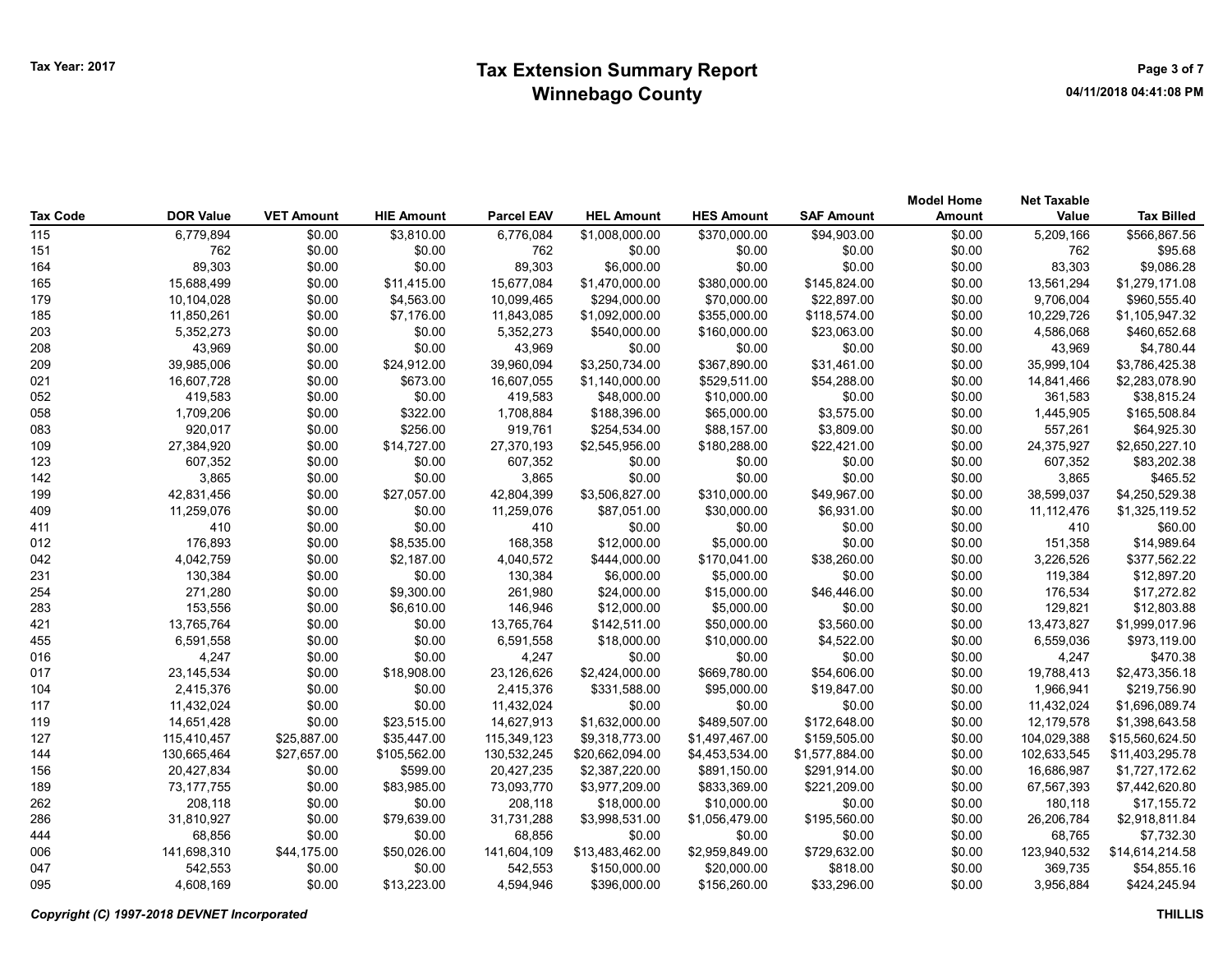| <b>Tax Code</b> | <b>DOR Value</b> | <b>VET Amount</b> | <b>HIE Amount</b> | <b>Parcel EAV</b> | <b>HEL Amount</b> | <b>HES Amount</b> | <b>SAF Amount</b> | <b>Model Home</b><br>Amount | <b>Net Taxable</b><br>Value | <b>Tax Billed</b> |
|-----------------|------------------|-------------------|-------------------|-------------------|-------------------|-------------------|-------------------|-----------------------------|-----------------------------|-------------------|
| 116             | 27,796           | \$0.00            | \$0.00            | 27,796            | \$6,000.00        | \$0.00            | \$0.00            | \$0.00                      | 21,796                      | \$2,967.94        |
| 120             | 4,121,623        | \$0.00            | \$6,959.00        | 4,114,664         | \$552,000.00      | \$150,000.00      | \$69,291.00       | \$0.00                      | 3,337,359                   | \$376,438.38      |
| 150             | 110,071          | \$0.00            | \$0.00            | 110,071           | \$6,000.00        | \$5,000.00        | \$1,432.00        | \$0.00                      | 97,639                      | \$11,216.28       |
| 205             | 127,337          | \$0.00            | \$0.00            | 127,337           | \$6,000.00        | \$0.00            | \$0.00            | \$0.00                      | 121,337                     | \$12,996.78       |
| 212             | 95               | \$0.00            | \$0.00            | 95                | \$0.00            | \$0.00            | \$0.00            | \$0.00                      | $\Omega$                    | \$0.00            |
| 326             | 50,090,514       | \$0.00            | \$159,793.00      | 49,930,721        | \$3,924,000.00    | \$933,041.00      | \$231,296.00      | \$0.00                      | 44,501,720                  | \$4,368,294.10    |
| 343             | 569,544          | \$0.00            | \$0.00            | 569,544           | \$54,000.00       | \$15,000.00       | \$1,008.00        | \$0.00                      | 498,586                     | \$60,943.24       |
| 402             | 1,638,098        | \$0.00            | \$0.00            | 1,638,098         | \$0.00            | \$0.00            | \$0.00            | \$0.00                      | 1,638,098                   | \$167,269.56      |
| 422             | 10,019,744       | \$0.00            | \$383.00          | 10,019,361        | \$253,232.00      | \$42,179.00       | \$4,979.00        | \$0.00                      | 9,718,830                   | \$1,441,916.26    |
| 438             | 531,921          | \$0.00            | \$0.00            | 531,921           | \$0.00            | \$0.00            | \$0.00            | \$0.00                      | 531,921                     | \$57,031.00       |
| 457             | 1,759,476        | \$0.00            | \$0.00            | 1,759,476         | \$19,340.00       | \$5,000.00        | \$974.00          | \$0.00                      | 1,734,162                   | \$176,947.18      |
| 040             | 71,852           | \$0.00            | \$0.00            | 71,852            | \$0.00            | \$0.00            | \$0.00            | \$0.00                      | 71,852                      | \$8,357.18        |
| 056             | 385,513          | \$0.00            | \$0.00            | 385,513           | \$54,000.00       | \$10,000.00       | \$0.00            | \$0.00                      | 321,513                     | \$53,640.96       |
| 085             | 12,907,023       | \$0.00            | \$13,287.00       | 12,893,736        | \$2,017,521.00    | \$881,884.00      | \$68,362.00       | \$0.00                      | 9,799,912                   | \$1,453,952.74    |
| 114             | 80,172,560       | \$0.00            | \$155,428.00      | 80,017,132        | \$8,496,341.00    | \$2,486,501.00    | \$492,232.00      | \$0.00                      | 67,816,490                  | \$7,649,369.42    |
| 135             | 7,834,338        | \$0.00            | \$17,187.00       | 7,817,151         | \$660,000.00      | \$145,000.00      | \$14,552.00       | \$0.00                      | 6,944,110                   | \$740,819.48      |
| 152             | 4,327,260        | \$0.00            | \$0.00            | 4,327,260         | \$210,000.00      | \$20,000.00       | \$5,135.00        | \$0.00                      | 4,089,866                   | \$513,531.96      |
| 177             | 12,705,009       | \$0.00            | \$13,035.00       | 12,691,974        | \$1,246,263.00    | \$274,732.00      | \$75,760.00       | \$0.00                      | 11,031,485                  | \$998,768.78      |
| 282             | 195,078          | \$0.00            | \$0.00            | 195,078           | \$30,000.00       | \$15,000.00       | \$0.00            | \$0.00                      | 150,078                     | \$14,424.64       |
| 433             | 1,481,705        | \$0.00            | \$0.00            | 1,481,705         | \$0.00            | \$0.00            | \$0.00            | \$0.00                      | 1,481,705                   | \$169,197.40      |
| 059             | 2,101,799        | \$0.00            | \$8,022.00        | 2,093,777         | \$471,192.00      | \$154,871.00      | \$17,396.00       | \$0.00                      | 1,416,045                   | \$177,324.80      |
| 122             | 553,020          | \$0.00            | \$0.00            | 553,020           | \$36,000.00       | \$15,000.00       | \$2,080.00        | \$0.00                      | 499,940                     | \$50,460.06       |
| 145             | 5,054,408        | \$0.00            | \$0.00            | 5,054,408         | \$504,000.00      | \$165,000.00      | \$40,206.00       | \$0.00                      | 4,233,944                   | \$438,666.74      |
| 157             | 71,955           | \$0.00            | \$0.00            | 71,955            | \$0.00            | \$0.00            | \$0.00            | \$0.00                      | 71,955                      | \$9,748.92        |
| 412             | 84,010           | \$0.00            | \$0.00            | 84,010            | \$0.00            | \$0.00            | \$0.00            | \$0.00                      | 84,010                      | \$12,464.02       |
| 429             | 9,766            | \$0.00            | \$0.00            | 9,766             | \$0.00            | \$0.00            | \$0.00            | \$0.00                      | 9,766                       | \$1,041.88        |
| 447             | 467,845          | \$0.00            | \$0.00            | 467,845           | \$0.00            | \$0.00            | \$0.00            | \$0.00                      | 467,845                     | \$50,579.20       |
| 068             | 1,417,643        | \$0.00            | \$0.00            | 1,417,643         | \$0.00            | \$0.00            | \$0.00            | \$0.00                      | 1,416,875                   | \$157,508.34      |
| 096             | 8,968,236        | \$0.00            | \$532.00          | 8,967,704         | \$1,444,918.00    | \$508,603.00      | \$87,916.00       | \$0.00                      | 6,867,234                   | \$814,373.00      |
| 124             | 7,815,991        | \$0.00            | \$12,500.00       | 7,803,491         | \$924,000.00      | \$273,014.00      | \$22,796.00       | \$0.00                      | 6,443,266                   | \$813,179.66      |
| 149             | 34,806,002       | \$0.00            | \$21,794.00       | 34,784,208        | \$3,846,000.00    | \$615,000.00      | \$146,845.00      | \$0.00                      | 29,693,197                  | \$3,528,089.86    |
| 153             | 778,156          | \$0.00            | \$0.00            | 778,156           | \$0.00            | \$0.00            | \$0.00            | \$0.00                      | 778.156                     | \$87,837.96       |
| 161             | 113,372          | \$0.00            | \$0.00            | 113,372           | \$12,000.00       | \$5,000.00        | \$0.00            | \$0.00                      | 96,372                      | \$8,933.54        |
| 181             | 149, 187, 293    | \$0.00            | \$255,899.00      | 148,931,394       | \$12,379,036.00   | \$2,889,193.00    | \$788,837.00      | \$0.00                      | 131,703,967                 | \$13,360,589.22   |
| 194             | 2,638,971        | \$0.00            | \$0.00            | 2,638,971         | \$294,000.00      | \$75,000.00       | \$6,910.00        | \$0.00                      | 2,253,561                   | \$238,082.22      |
| 202             | 48,660,065       | \$0.00            | \$170,259.00      | 48,489,806        | \$4,398,000.00    | \$1,278,298.00    | \$615,379.00      | \$0.00                      | 41,802,334                  | \$3,991,124.78    |
| 327             | 42,939           | \$0.00            | \$0.00            | 42,939            | \$0.00            | \$0.00            | \$0.00            | \$0.00                      | 42,939                      | \$5,444.70        |
| 365             | 11,542,427       | \$0.00            | \$12,440.00       | 11,529,987        | \$799,578.00      | \$165,000.00      | \$18,637.00       | \$0.00                      | 10,497,758                  | \$1,139,711.02    |
| 385             | 943,502          | \$0.00            | \$0.00            | 943,502           | \$95,377.00       | \$20,000.00       | \$494.00          | \$0.00                      | 804,932                     | \$93,898.70       |
| 404             | 1,923,791        | \$0.00            | \$0.00            | 1,923,791         | \$185,864.00      | \$15,000.00       | \$346.00          | \$0.00                      | 1,700,340                   | \$252,268.28      |
| 416             | 9,102,221        | \$0.00            | \$0.00            | 9,102,221         | \$581,096.00      | \$107,370.00      | \$32,293.00       | \$0.00                      | 8.377.462                   | \$930,862.64      |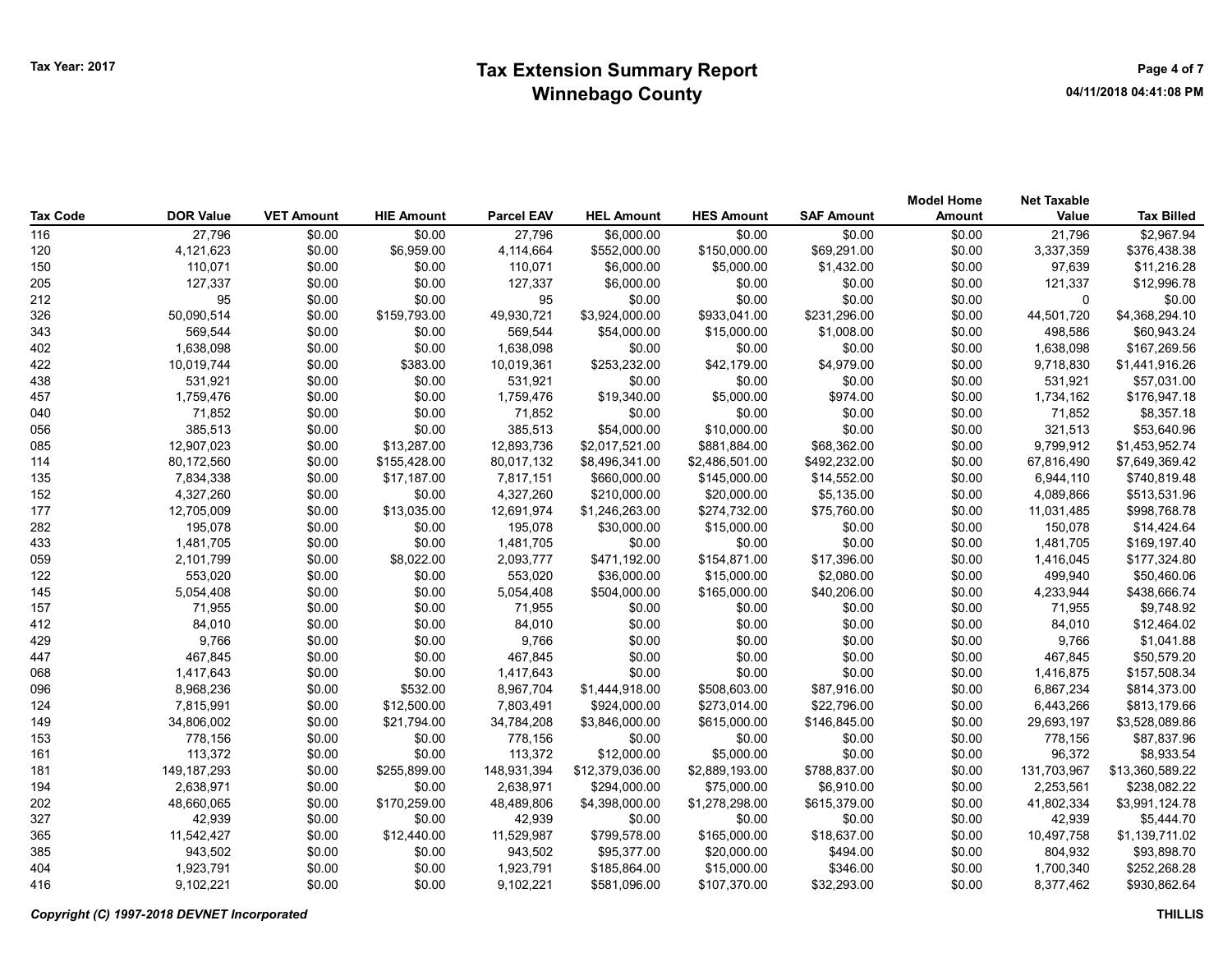## Tax Year: 2017 **Extension Summary Report Number 2017** Page 5 of 7 Winnebago County

| <b>Tax Code</b> | <b>DOR Value</b> | <b>VET Amount</b> | <b>HIE Amount</b> | <b>Parcel EAV</b> | <b>HEL Amount</b> | <b>HES Amount</b> | <b>SAF Amount</b> | <b>Model Home</b><br><b>Amount</b> | <b>Net Taxable</b><br>Value | <b>Tax Billed</b> |
|-----------------|------------------|-------------------|-------------------|-------------------|-------------------|-------------------|-------------------|------------------------------------|-----------------------------|-------------------|
| 062             | 7,986,406        | \$0.00            | \$3,524.00        | 7,982,882         | \$1,306,624.00    | \$412,297.00      | \$106,324.00      | \$0.00                             | 6,106,173                   | \$714,082.08      |
| 064             | 14,853,710       | \$0.00            | \$24,742.00       | 14,828,968        | \$1,859,232.00    | \$555,602.00      | \$49,817.00       | \$0.00                             | 12,210,024                  | \$1,389,810.36    |
| 129             | 15,675,314       | \$0.00            | \$9,224.00        | 15,666,090        | \$2,306,053.00    | \$830,726.00      | \$140,212.00      | \$0.00                             | 12,235,477                  | \$1,519,232.36    |
| 130             | 4,261,688        | \$0.00            | \$0.00            | 4,261,688         | \$216,000.00      | \$65,000.00       | \$0.00            | \$0.00                             | 3,893,332                   | \$441,309.42      |
| 158             | 7,206,147        | \$0.00            | \$6,017.00        | 7,200,130         | \$954,000.00      | \$255,000.00      | \$73,519.00       | \$0.00                             | 5,855,516                   | \$717,219.50      |
| 175             | 42,609,182       | \$0.00            | \$30,788.00       | 42,578,394        | \$3,765,665.00    | \$399,547.00      | \$54,756.00       | \$0.00                             | 38,042,321                  | \$4,014,610.24    |
| 180             | 72,430,516       | \$0.00            | \$221,967.00      | 72,208,549        | \$5,370,773.00    | \$1,138,644.00    | \$357,609.00      | \$0.00                             | 64,763,587                  | \$6,635,618.04    |
| 309             | 5,718,879        | \$0.00            | \$0.00            | 5,718,879         | \$360,000.00      | \$105,000.00      | \$19,482.00       | \$0.00                             | 5,158,222                   | \$562,798.86      |
| 369             | 172,650          | \$0.00            | \$0.00            | 172,650           | \$12,000.00       | \$0.00            | \$0.00            | \$0.00                             | 104,187                     | \$11,311.28       |
| 373             | 1,890,259        | \$0.00            | \$943.00          | 1,889,316         | \$233,023.00      | \$15,000.00       | \$1,769.00        | \$0.00                             | 1,638,679                   | \$172,525.76      |
| 380             | 1,015,053        | \$0.00            | \$167.00          | 1,014,886         | \$132,000.00      | \$60,000.00       | \$2,833.00        | \$0.00                             | 816,053                     | \$93,531.30       |
| 392             | 28,830,181       | \$0.00            | \$0.00            | 28,830,181        | \$0.00            | \$0.00            | \$0.00            | \$0.00                             | 28,829,268                  | \$4,277,197.34    |
| 407             | 2,198,736        | \$0.00            | \$941.00          | 2,197,795         | \$483,538.00      | \$97,806.00       | \$15,317.00       | \$0.00                             | 1,575,758                   | \$233,785.92      |
| 108             | 27,158           | \$0.00            | \$0.00            | 27,158            | \$0.00            | \$0.00            | \$0.00            | \$0.00                             | 27,151                      | \$2,896.60        |
| 160             | 568,887          | \$0.00            | \$0.00            | 568,887           | \$84,000.00       | \$30,000.00       | \$6,054.00        | \$0.00                             | 448,833                     | \$49,872.14       |
| 169             | 8,831,592        | \$0.00            | \$26,459.00       | 8,805,133         | \$846,000.00      | \$355,000.00      | \$143,138.00      | \$0.00                             | 7,393,908                   | \$787,651.78      |
| 170             | 100,905          | \$0.00            | \$0.00            | 100,905           | \$0.00            | \$0.00            | \$0.00            | \$0.00                             | 100,876                     | \$10,646.86       |
| 172             | 261,263          | \$0.00            | \$0.00            | 261,263           | \$30,000.00       | \$5,000.00        | \$0.00            | \$0.00                             | 221,472                     | \$32,732.48       |
| 196             | 8,857            | \$0.00            | \$0.00            | 8,857             | \$0.00            | \$0.00            | \$0.00            | \$0.00                             | 8,857                       | \$845.76          |
| 201             | 18,231,486       | \$0.00            | \$6,108.00        | 18,225,378        | \$1,716,000.00    | \$145,000.00      | \$27,042.00       | \$0.00                             | 16,248,002                  | \$1,621,828.48    |
| 220             | 37,264,407       | \$0.00            | \$0.00            | 37,264,407        | \$2,595,000.00    | \$1,054,336.00    | \$215,671.00      | \$0.00                             | 33,064,557                  | \$3,461,634.30    |
| 229             | 1,963,086        | \$0.00            | \$3,891.00        | 1,959,195         | \$288,000.00      | \$25,055.00       | \$0.00            | \$0.00                             | 1,636,614                   | \$179,093.26      |
| 230             | 22,120,303       | \$0.00            | \$21,889.00       | 22,098,414        | \$1,762,298.00    | \$685,329.00      | \$72,390.00       | \$0.00                             | 19,473,396                  | \$2,065,954.82    |
| 366             | 802,010          | \$0.00            | \$1,100.00        | 800,910           | \$90,000.00       | \$30,000.00       | \$29,650.00       | \$0.00                             | 651,260                     | \$72,741.30       |
| 391             | 1,195,515        | \$0.00            | \$0.00            | 1,195,515         | \$84,000.00       | \$5,000.00        | \$414.00          | \$0.00                             | 1,106,101                   | \$164,104.72      |
| 427             | 13,307           | \$0.00            | \$0.00            | 13,307            | \$0.00            | \$0.00            | \$0.00            | \$0.00                             | 13,307                      | \$1,469.16        |
| 441             | 456,186          | \$0.00            | \$0.00            | 456,186           | \$42,000.00       | \$5,000.00        | \$0.00            | \$0.00                             | 407,098                     | \$43,647.92       |
| 003             | 30,722,971       | \$0.00            | \$46,386.00       | 30,676,585        | \$4,422,000.00    | \$1,607,516.00    | \$230,677.00      | \$0.00                             | 24,242,840                  | \$2,980,661.70    |
| 048             | 1,773,636        | \$0.00            | \$3,941.00        | 1,769,695         | \$210,000.00      | \$53,756.00       | \$5,432.00        | \$0.00                             | 1,494,507                   | \$221,729.88      |
| 071             | 11,152,365       | \$0.00            | \$50,785.00       | 11,101,580        | \$1,215,286.00    | \$285,000.00      | \$42,049.00       | \$0.00                             | 9,497,333                   | \$1,014,620.42    |
| 133             | 110,958,503      | \$55,237.00       | \$89,165.00       | 110,814,101       | \$8,337,267.00    | \$1,521,205.00    | \$403,276.00      | \$0.00                             | 100,036,241                 | \$11,422,063.22   |
| 163             | 1,990,798        | \$0.00            | \$3,440.00        | 1,987,358         | \$186,000.00      | \$85,000.00       | \$5,893.00        | \$0.00                             | 1,710,464                   | \$191,830.48      |
| 193             | 8,979,865        | \$0.00            | \$24,673.00       | 8,955,192         | \$732,000.00      | \$235,000.00      | \$76,233.00       | \$0.00                             | 7,905,700                   | \$764,672.14      |
| 268             | 3,747,895        | \$0.00            | \$34,767.00       | 3,713,128         | \$264,000.00      | \$100,000.00      | \$50,891.00       | \$0.00                             | 3,291,604                   | \$337,567.58      |
| 417             | 1,695,694        | \$0.00            | \$0.00            | 1,695,694         | \$0.00            | \$0.00            | \$0.00            | \$0.00                             | 1,695,694                   | \$251,578.26      |
| 046             | 29,228           | \$0.00            | \$0.00            | 29,228            | \$0.00            | \$0.00            | \$0.00            | \$0.00                             | 29,228                      | \$4,260.14        |
| 073             | 39,199           | \$0.00            | \$0.00            | 39,199            | \$0.00            | \$0.00            | \$0.00            | \$0.00                             | 39,199                      | \$4,230.00        |
| 093             | 1,372,033        | \$0.00            | \$0.00            | 1,372,033         | \$144,000.00      | \$40,000.00       | \$6,335.00        | \$0.00                             | 1,181,520                   | \$102,245.36      |
| 111             | 9,558,855        | \$0.00            | \$0.00            | 9,558,855         | \$825,162.00      | \$320,000.00      | \$81,267.00       | \$0.00                             | 8,272,227                   | \$917,068.20      |
| 139             | 9,608,185        | \$0.00            | \$9,142.00        | 9,599,043         | \$1,476,000.00    | \$500,000.00      | \$159,348.00      | \$0.00                             | 7,435,695                   | \$811,049.84      |
| 188             | 626.791          | \$0.00            | \$0.00            | 626.791           | \$54,000.00       | \$5,000.00        | \$0.00            | \$0.00                             | 565.967                     | \$59,143.06       |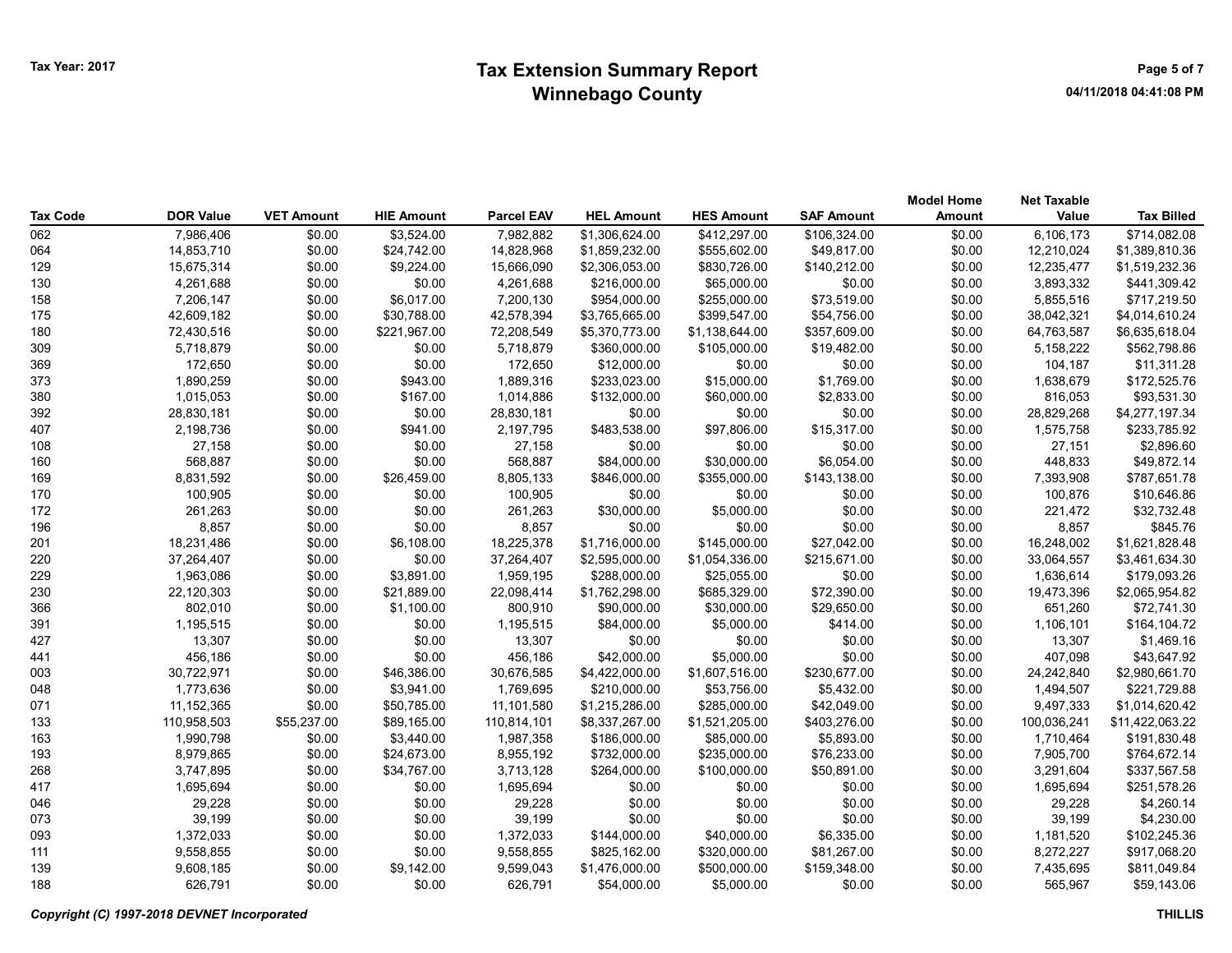## Tax Year: 2017 **Extension Summary Report Number 2017** Page 6 of 7 Winnebago County

| Tax Code | <b>DOR Value</b> | <b>VET Amount</b> | <b>HIE Amount</b> | <b>Parcel EAV</b> | <b>HEL Amount</b> | <b>HES Amount</b> | <b>SAF Amount</b> | <b>Model Home</b><br>Amount | <b>Net Taxable</b><br>Value | <b>Tax Billed</b> |
|----------|------------------|-------------------|-------------------|-------------------|-------------------|-------------------|-------------------|-----------------------------|-----------------------------|-------------------|
| 191      | 13,953,246       | \$0.00            | \$62,467.00       | 13,890,779        | \$1,473,784.00    | \$400,842.00      | \$168,727.00      | \$0.00                      | 11,627,799                  | \$1,139,143.42    |
| 198      | 4,530,489        | \$0.00            | \$5,718.00        | 4,524,771         | \$318,000.00      | \$55,000.00       | \$2,692.00        | \$0.00                      | 4,145,079                   | \$448,000.50      |
| 210      | 7,786,636        | \$0.00            | \$7,331.00        | 7,779,305         | \$516,000.00      | \$145,000.00      | \$50,456.00       | \$0.00                      | 6,893,313                   | \$649,971.28      |
| 211      | 18,359,684       | \$0.00            | \$55,249.00       | 18,304,435        | \$1,423,775.00    | \$463,168.00      | \$356,179.00      | \$0.00                      | 16,037,709                  | \$1,521,116.48    |
| 267      | 1,435,274        | \$0.00            | \$17,198.00       | 1,418,076         | \$96,000.00       | \$40,000.00       | \$25,466.00       | \$0.00                      | 1,251,516                   | \$118,486.30      |
| 314      | 4,773,542        | \$0.00            | \$0.00            | 4,773,542         | \$389,781.00      | \$90,000.00       | \$37,508.00       | \$0.00                      | 4,223,645                   | \$432,561.06      |
| 359      | 3,489            | \$0.00            | \$0.00            | 3,489             | \$0.00            | \$0.00            | \$0.00            | \$0.00                      | 3,489                       | \$1,025.02        |
| 361      | 3,387            | \$0.00            | \$0.00            | 3,387             | \$0.00            | \$0.00            | \$0.00            | \$0.00                      | 3,387                       | \$465.80          |
| 010      | 2,907,273        | \$0.00            | \$0.00            | 2,907,273         | \$114,000.00      | \$35,000.00       | \$5,055.00        | \$0.00                      | 2,748,659                   | \$340,336.40      |
| 031      | 5,137,322        | \$0.00            | \$14,493.00       | 5,122,829         | \$660,000.00      | \$250,000.00      | \$14,508.00       | \$0.00                      | 4,112,578                   | \$465,906.70      |
| 182      | 725,577          | \$0.00            | \$0.00            | 725,577           | \$84,000.00       | \$40,000.00       | \$9,712.00        | \$0.00                      | 591,865                     | \$55,310.48       |
| 187      | 2,922,298        | \$0.00            | \$17,011.00       | 2,905,287         | \$216,000.00      | \$45,000.00       | \$24,697.00       | \$0.00                      | 2,541,861                   | \$263,042.18      |
| 192      | 15,529,651       | \$0.00            | \$37,020.00       | 15,492,631        | \$558,000.00      | \$75,000.00       | \$35,739.00       | \$0.00                      | 14,821,681                  | \$1,505,250.42    |
| 232      | 965,734          | \$0.00            | \$0.00            | 965,734           | \$72,000.00       | \$10,000.00       | \$12,207.00       | \$0.00                      | 871,527                     | \$93,166.42       |
| 306      | 384,801          | \$0.00            | \$0.00            | 384,801           | \$18,000.00       | \$5,000.00        | \$0.00            | \$0.00                      | 359,801                     | \$37,404.96       |
| 363      | 53,779           | \$0.00            | \$0.00            | 53,779            | \$6,000.00        | \$5,000.00        | \$0.00            | \$0.00                      | 42,779                      | \$4,081.50        |
| 423      | 12,563,455       | \$0.00            | \$7,283.00        | 12,556,172        | \$862,718.00      | \$232,943.00      | \$3,266.00        | \$0.00                      | 11,411,777                  | \$1,693,089.78    |
| 454      | 2,224,240        | \$0.00            | \$0.00            | 2,224,240         | \$0.00            | \$0.00            | \$0.00            | \$0.00                      | 2,224,240                   | \$245,567.24      |
| 036      | 12,782,557       | \$0.00            | \$1,579.00        | 12,780,978        | \$1,095,369.00    | \$498,411.00      | \$109,779.00      | \$0.00                      | 10,968,713                  | \$1,604,976.40    |
| 063      | 2,332,769        | \$0.00            | \$3,296.00        | 2,329,473         | \$306,000.00      | \$110,000.00      | \$12,563.00       | \$0.00                      | 1,898,910                   | \$204,083.80      |
| 082      | 87,660           | \$0.00            | \$0.00            | 87,660            | \$0.00            | \$0.00            | \$0.00            | \$0.00                      | 87,660                      | \$13,005.56       |
| 118      | 8,417,212        | \$0.00            | \$0.00            | 8,417,212         | \$0.00            | \$0.00            | \$0.00            | \$0.00                      | 8,417,212                   | \$961,169.98      |
| 128      | 2,256,589        | \$0.00            | \$0.00            | 2,256,589         | \$372,000.00      | \$140,000.00      | \$24,257.00       | \$0.00                      | 1,661,047                   | \$199,645.02      |
| 155      | 9,144,014        | \$0.00            | \$14,802.00       | 9,129,212         | \$1,031,557.00    | \$346,260.00      | \$132,729.00      | \$0.00                      | 7,451,522                   | \$783,387.20      |
| 351      | 852,731          | \$0.00            | \$0.00            | 852,731           | \$77,255.00       | \$20,000.00       | \$2,301.00        | \$0.00                      | 753,175                     | \$65,177.64       |
| 374      | 1,094,505        | \$0.00            | \$0.00            | 1,094,505         | \$78,000.00       | \$10,000.00       | \$0.00            | \$0.00                      | 1,006,488                   | \$123,747.94      |
| 393      | 436,727          | \$0.00            | \$0.00            | 436,727           | \$48,000.00       | \$15,000.00       | \$0.00            | \$0.00                      | 373,727                     | \$40,069.96       |
| 020      | 19,259           | \$0.00            | \$0.00            | 19,259            | \$0.00            | \$0.00            | \$0.00            | \$0.00                      | 19,258                      | \$2,126.18        |
| 070      | 2,111,709        | \$0.00            | \$0.00            | 2,111,709         | \$96,000.00       | \$10,000.00       | \$0.00            | \$0.00                      | 2,003,619                   | \$246,423.64      |
| 126      | 2,211,231        | \$0.00            | \$0.00            | 2,211,231         | \$4,156.00        | \$0.00            | \$0.00            | \$0.00                      | 2,204,961                   | \$327,134.82      |
| 162      | 564,038          | \$0.00            | \$0.00            | 564,038           | \$48,000.00       | \$20,000.00       | \$6,197.00        | \$0.00                      | 487,841                     | \$47,082.08       |
| 167      | 5,700,284        | \$0.00            | \$5,695.00        | 5,694,589         | \$384,000.00      | \$170,000.00      | \$55,450.00       | \$0.00                      | 5,075,131                   | \$519,704.36      |
| 223      | 7,488,899        | \$0.00            | \$841.00          | 7,488,058         | \$1,022,130.00    | \$190,346.00      | \$7,438.00        | \$0.00                      | 6,257,810                   | \$928,429.84      |
| 248      | 52,447           | \$0.00            | \$0.00            | 52,447            | \$0.00            | \$0.00            | \$0.00            | \$0.00                      | 52,336                      | \$5,126.62        |
| 263      | 219,602          | \$0.00            | \$0.00            | 219,602           | \$12,000.00       | \$10,000.00       | \$18,612.00       | \$0.00                      | 178,976                     | \$16,983.78       |
| 265      | 971,594          | \$0.00            | \$11,475.00       | 960,119           | \$66,000.00       | \$15,000.00       | \$13,490.00       | \$0.00                      | 865,611                     | \$84,126.24       |
| 364      | 224,258          | \$0.00            | \$0.00            | 224,258           | \$12,000.00       | \$0.00            | \$0.00            | \$0.00                      | 212,258                     | \$19,787.40       |
| 405      | 1,670,363        | \$0.00            | \$0.00            | 1,670,363         | \$0.00            | \$0.00            | \$0.00            | \$0.00                      | 1,670,363                   | \$247,820.22      |
| 443      | 94,468           | \$0.00            | \$0.00            | 94,468            | \$0.00            | \$0.00            | \$0.00            | \$0.00                      | 94,468                      | \$9,355.58        |
| 458      | 5,582,052        | \$0.00            | \$0.00            | 5,582,052         | \$63,960.00       | \$15,000.00       | \$430.00          | \$0.00                      | 5,502,662                   | \$559,175.38      |
| 233      | 15,857,201       | \$0.00            | \$9,627.00        | 15.847.574        | \$1.978.769.00    | \$458,041.00      | \$110.988.00      | \$0.00                      | 13,162,129                  | \$1,446,099.22    |